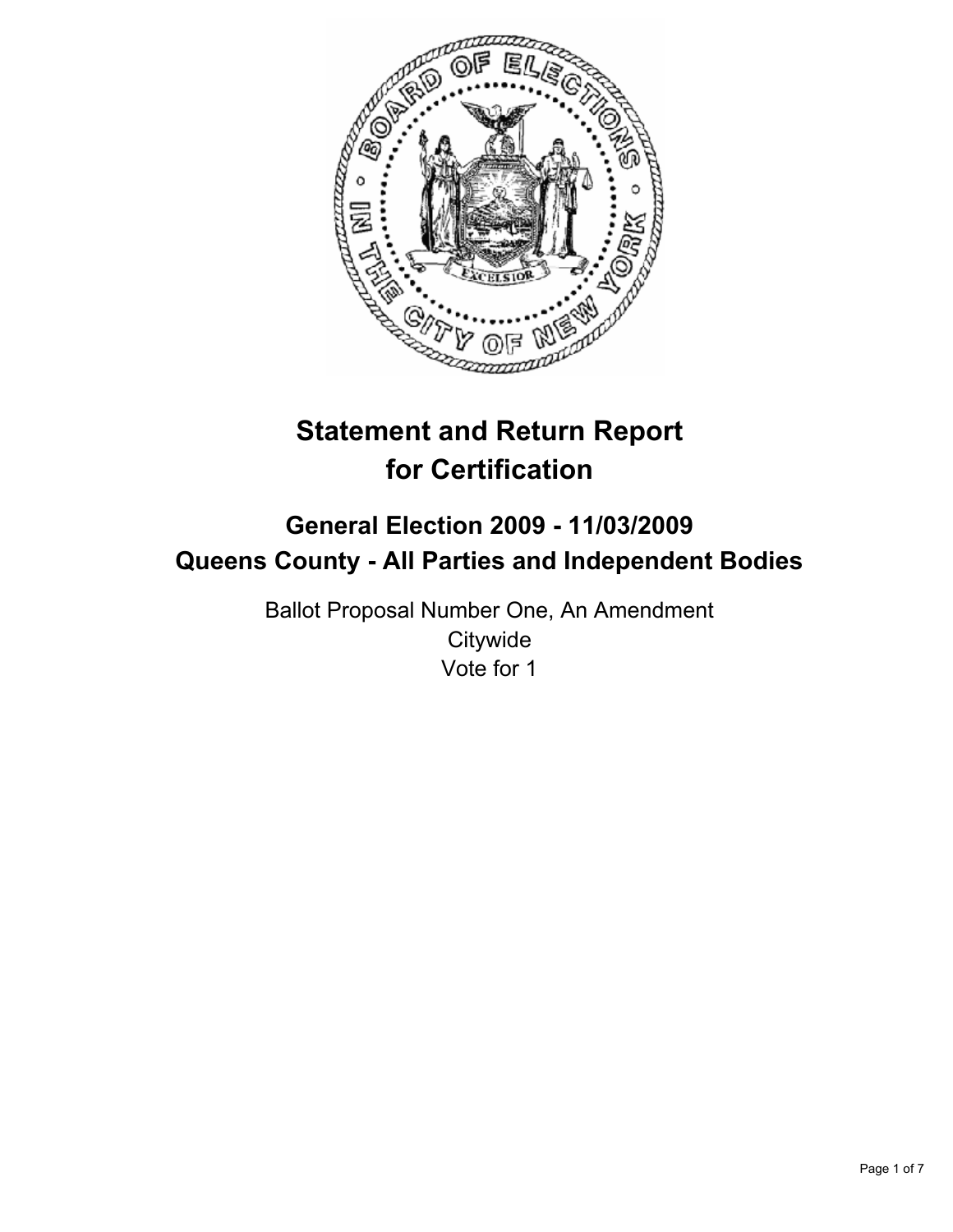

| <b>PUBLIC COUNTER</b> | 13,933 |
|-----------------------|--------|
| <b>EMERGENCY</b>      | 51     |
| ABSENTEE/MILITARY     | 307    |
| <b>AFFIDAVIT</b>      | 127    |
| <b>Total Ballots</b>  | 14,418 |
| <b>YES</b>            | 1,081  |
| <b>NO</b>             | 635    |
| <b>Total Votes</b>    | 1,716  |
| Unrecorded            | 12,702 |

# **Assembly District 23**

| PUBLIC COUNTER       | 21,214 |
|----------------------|--------|
| <b>EMERGENCY</b>     | 44     |
| ABSENTEE/MILITARY    | 600    |
| AFFIDAVIT            | 135    |
| <b>Total Ballots</b> | 21,993 |
| <b>YES</b>           | 2,802  |
| <b>NO</b>            | 1,843  |
| <b>Total Votes</b>   | 4,645  |
| Unrecorded           | 17,348 |

# **Assembly District 24**

| <b>PUBLIC COUNTER</b> | 24,059 |
|-----------------------|--------|
| <b>EMERGENCY</b>      | 4      |
| ABSENTEE/MILITARY     | 485    |
| <b>AFFIDAVIT</b>      | 145    |
| <b>Total Ballots</b>  | 24,693 |
| <b>YES</b>            | 4,139  |
| <b>NO</b>             | 2,330  |
| <b>Total Votes</b>    | 6,469  |
| Unrecorded            | 18.224 |

| PUBLIC COUNTER       | 15,270 |
|----------------------|--------|
| <b>EMERGENCY</b>     | 36     |
| ABSENTEE/MILITARY    | 286    |
| <b>AFFIDAVIT</b>     | 155    |
| <b>Total Ballots</b> | 15,747 |
| <b>YES</b>           | 2,127  |
| <b>NO</b>            | 1,171  |
| <b>Total Votes</b>   | 3,298  |
| Unrecorded           | 12,449 |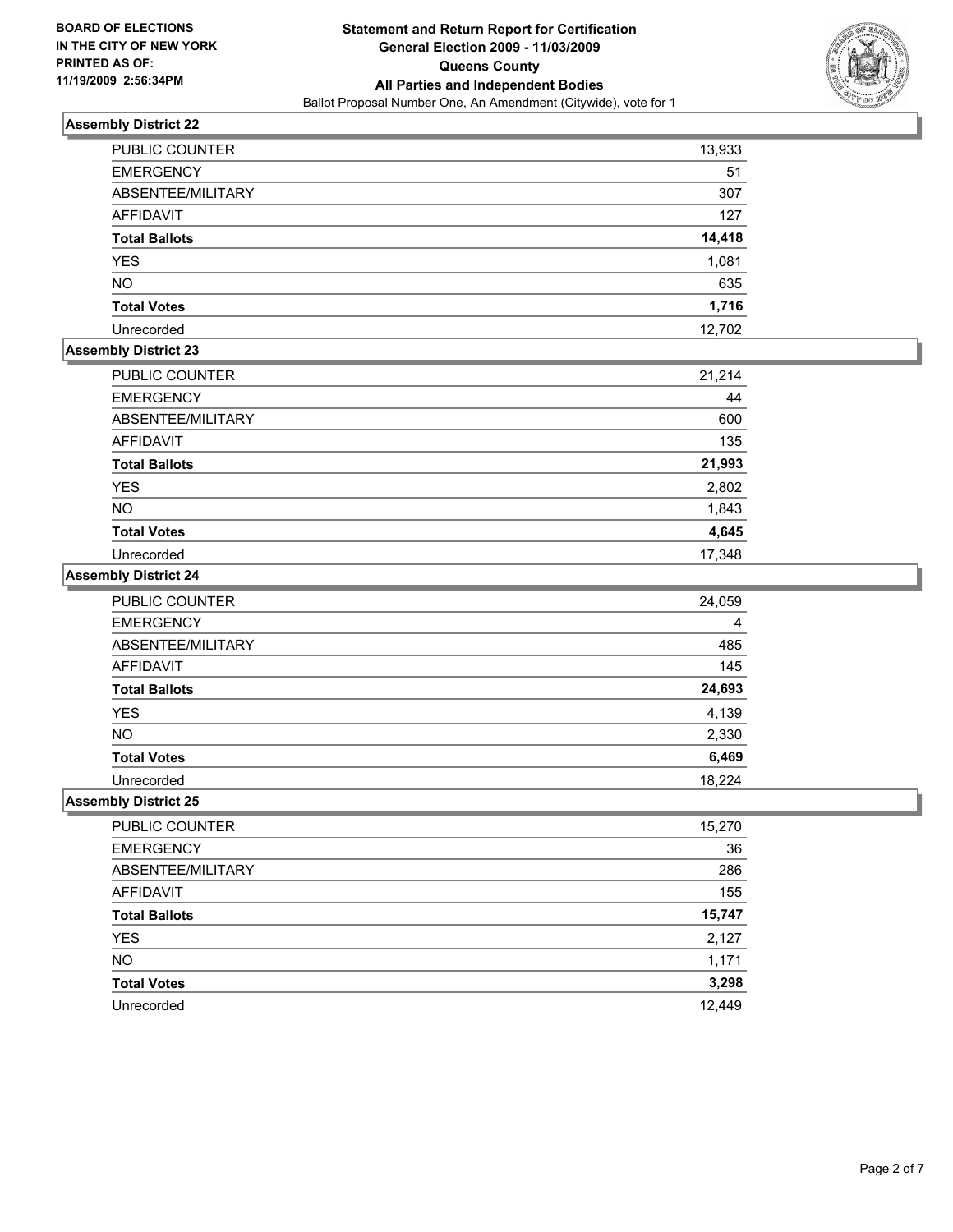

| PUBLIC COUNTER       | 26,216 |
|----------------------|--------|
| <b>EMERGENCY</b>     | 0      |
| ABSENTEE/MILITARY    | 711    |
| AFFIDAVIT            | 168    |
| <b>Total Ballots</b> | 27,095 |
| <b>YES</b>           | 4,578  |
| <b>NO</b>            | 2,542  |
| <b>Total Votes</b>   | 7,120  |
| Unrecorded           | 19.975 |

# **Assembly District 27**

| <b>PUBLIC COUNTER</b> | 17,529 |
|-----------------------|--------|
| <b>EMERGENCY</b>      | 108    |
| ABSENTEE/MILITARY     | 442    |
| AFFIDAVIT             | 174    |
| <b>Total Ballots</b>  | 18,253 |
| <b>YES</b>            | 2,497  |
| <b>NO</b>             | 1,386  |
| <b>Total Votes</b>    | 3,883  |
| Unrecorded            | 14,370 |

### **Assembly District 28**

| <b>PUBLIC COUNTER</b> | 21,979 |
|-----------------------|--------|
| <b>EMERGENCY</b>      | 58     |
| ABSENTEE/MILITARY     | 649    |
| <b>AFFIDAVIT</b>      | 151    |
| <b>Total Ballots</b>  | 22,837 |
| <b>YES</b>            | 3,874  |
| <b>NO</b>             | 2,403  |
| <b>Total Votes</b>    | 6,277  |
| Unrecorded            | 16,560 |

| PUBLIC COUNTER       | 17,221 |
|----------------------|--------|
| <b>EMERGENCY</b>     | 24     |
| ABSENTEE/MILITARY    | 311    |
| AFFIDAVIT            | 133    |
| <b>Total Ballots</b> | 17,689 |
| <b>YES</b>           | 1,253  |
| <b>NO</b>            | 838    |
| <b>Total Votes</b>   | 2,091  |
| Unrecorded           | 15,598 |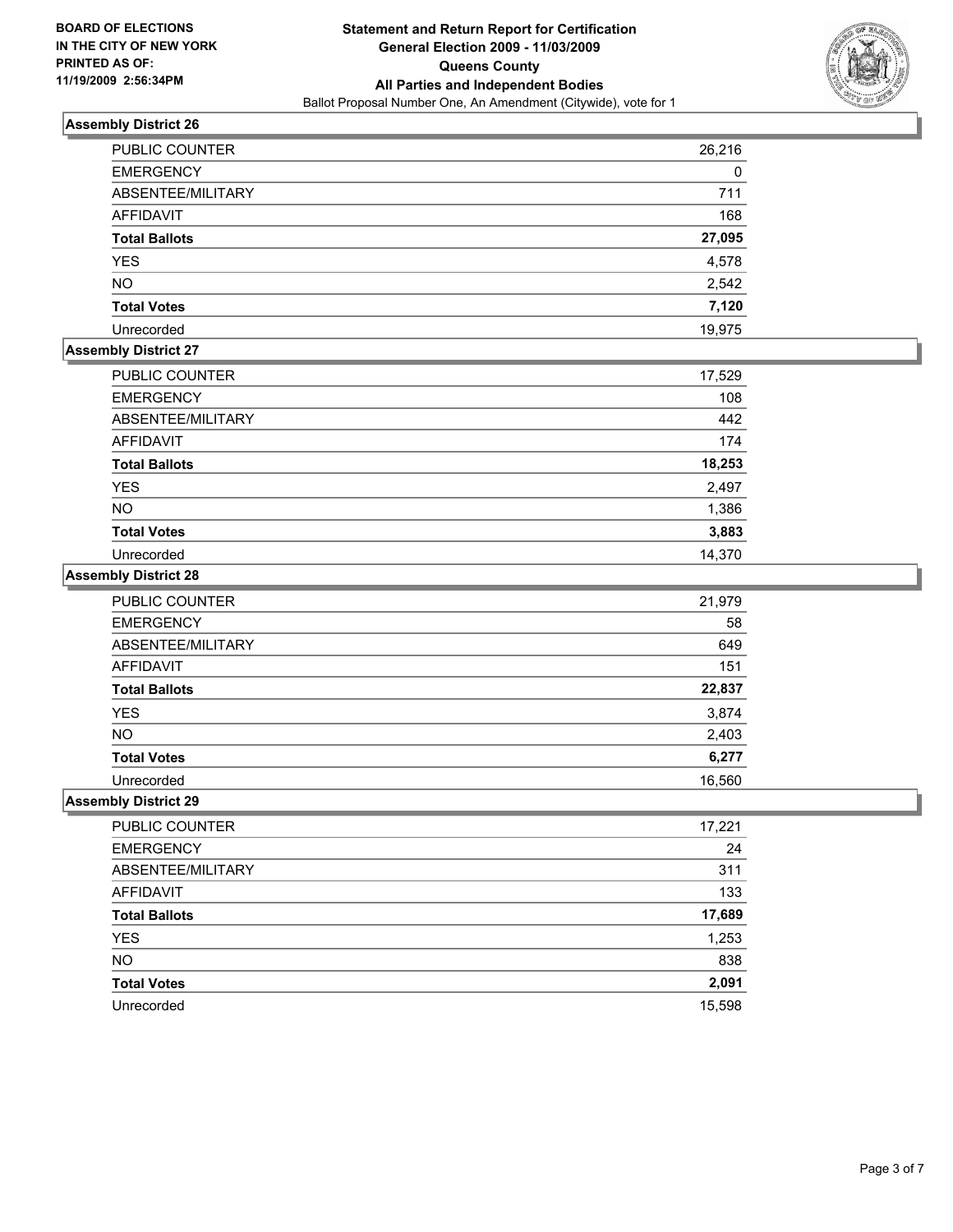

| <b>PUBLIC COUNTER</b> | 15,859 |
|-----------------------|--------|
| <b>EMERGENCY</b>      | 15     |
| ABSENTEE/MILITARY     | 252    |
| <b>AFFIDAVIT</b>      | 136    |
| <b>Total Ballots</b>  | 16,262 |
| <b>YES</b>            | 2,085  |
| <b>NO</b>             | 1,519  |
| <b>Total Votes</b>    | 3,604  |
| Unrecorded            | 12,658 |

# **Assembly District 31**

| <b>PUBLIC COUNTER</b> | 13,329 |
|-----------------------|--------|
| <b>EMERGENCY</b>      | 15     |
| ABSENTEE/MILITARY     | 394    |
| AFFIDAVIT             | 159    |
| <b>Total Ballots</b>  | 13,897 |
| <b>YES</b>            | 1,079  |
| <b>NO</b>             | 733    |
| <b>Total Votes</b>    | 1,812  |
| Unrecorded            | 12,085 |

### **Assembly District 32**

| PUBLIC COUNTER       | 15,819 |
|----------------------|--------|
| <b>EMERGENCY</b>     | 27     |
| ABSENTEE/MILITARY    | 222    |
| AFFIDAVIT            | 162    |
| <b>Total Ballots</b> | 16,230 |
| <b>YES</b>           | 1,026  |
| <b>NO</b>            | 690    |
| <b>Total Votes</b>   | 1,716  |
| Unrecorded           | 14.514 |

| PUBLIC COUNTER       | 18,658 |
|----------------------|--------|
| <b>EMERGENCY</b>     | 4      |
| ABSENTEE/MILITARY    | 243    |
| AFFIDAVIT            | 139    |
| <b>Total Ballots</b> | 19,044 |
| <b>YES</b>           | 1,603  |
| <b>NO</b>            | 1,018  |
| <b>Total Votes</b>   | 2,621  |
| Unrecorded           | 16,423 |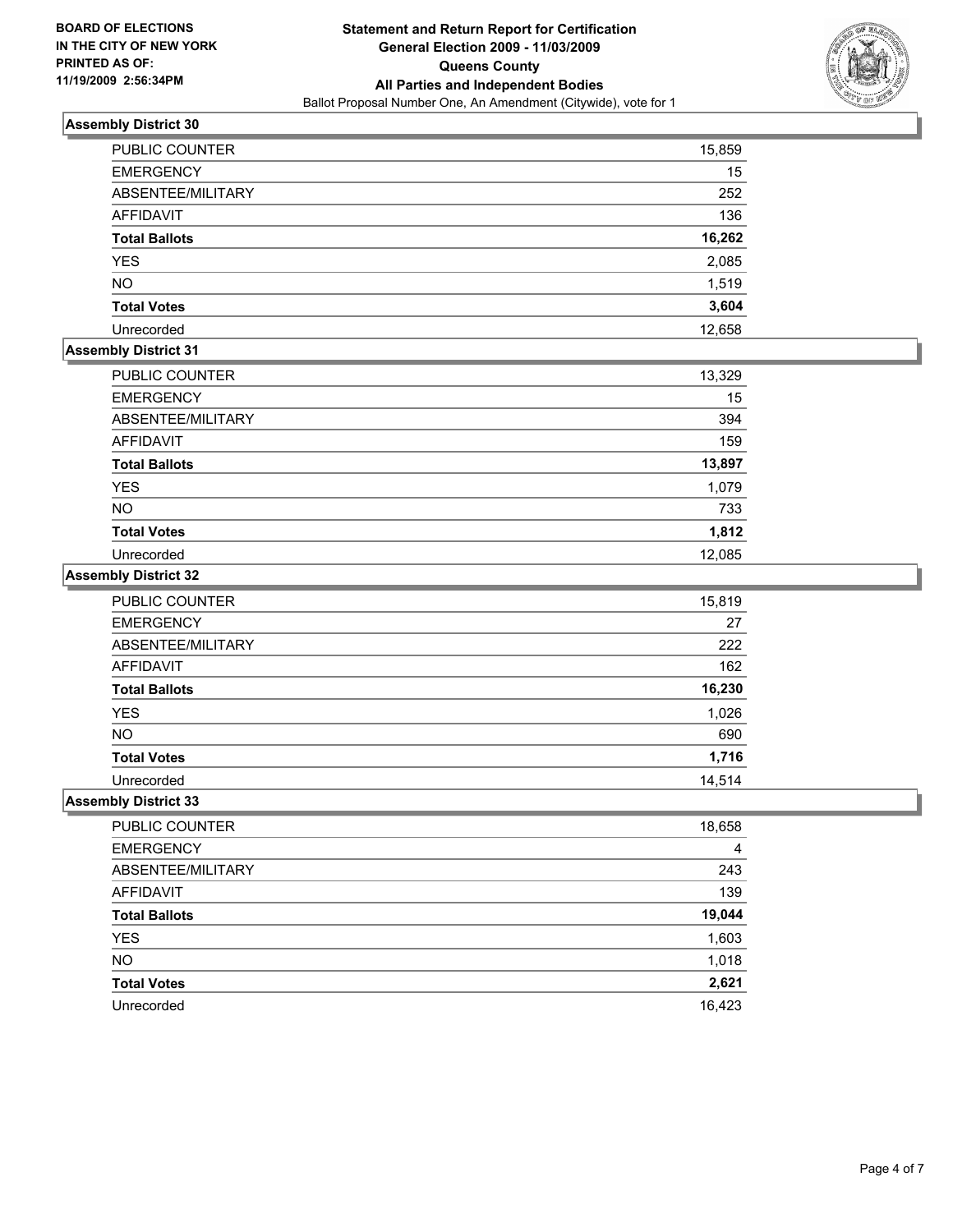

| <b>PUBLIC COUNTER</b> | 12,854 |
|-----------------------|--------|
| <b>EMERGENCY</b>      | 39     |
| ABSENTEE/MILITARY     | 181    |
| <b>AFFIDAVIT</b>      | 112    |
| <b>Total Ballots</b>  | 13,186 |
| <b>YES</b>            | 1,366  |
| <b>NO</b>             | 809    |
| <b>Total Votes</b>    | 2,175  |
| Unrecorded            | 11,011 |

## **Assembly District 35**

| PUBLIC COUNTER       | 12,153 |
|----------------------|--------|
| <b>EMERGENCY</b>     | 21     |
| ABSENTEE/MILITARY    | 237    |
| AFFIDAVIT            | 102    |
| <b>Total Ballots</b> | 12,513 |
| <b>YES</b>           | 1,073  |
| <b>NO</b>            | 621    |
| <b>Total Votes</b>   | 1,694  |
| Unrecorded           | 10,819 |

# **Assembly District 36**

| PUBLIC COUNTER       | 14,288 |
|----------------------|--------|
| <b>EMERGENCY</b>     |        |
| ABSENTEE/MILITARY    | 192    |
| <b>AFFIDAVIT</b>     | 192    |
| <b>Total Ballots</b> | 14,673 |
| <b>YES</b>           | 1,730  |
| <b>NO</b>            | 1,211  |
| <b>Total Votes</b>   | 2,941  |
| Unrecorded           | 11.732 |

| PUBLIC COUNTER       | 13,708 |
|----------------------|--------|
| <b>EMERGENCY</b>     | 12     |
| ABSENTEE/MILITARY    | 159    |
| AFFIDAVIT            | 174    |
| <b>Total Ballots</b> | 14,053 |
| <b>YES</b>           | 1,596  |
| <b>NO</b>            | 1,016  |
| <b>Total Votes</b>   | 2,612  |
| Unrecorded           | 11,441 |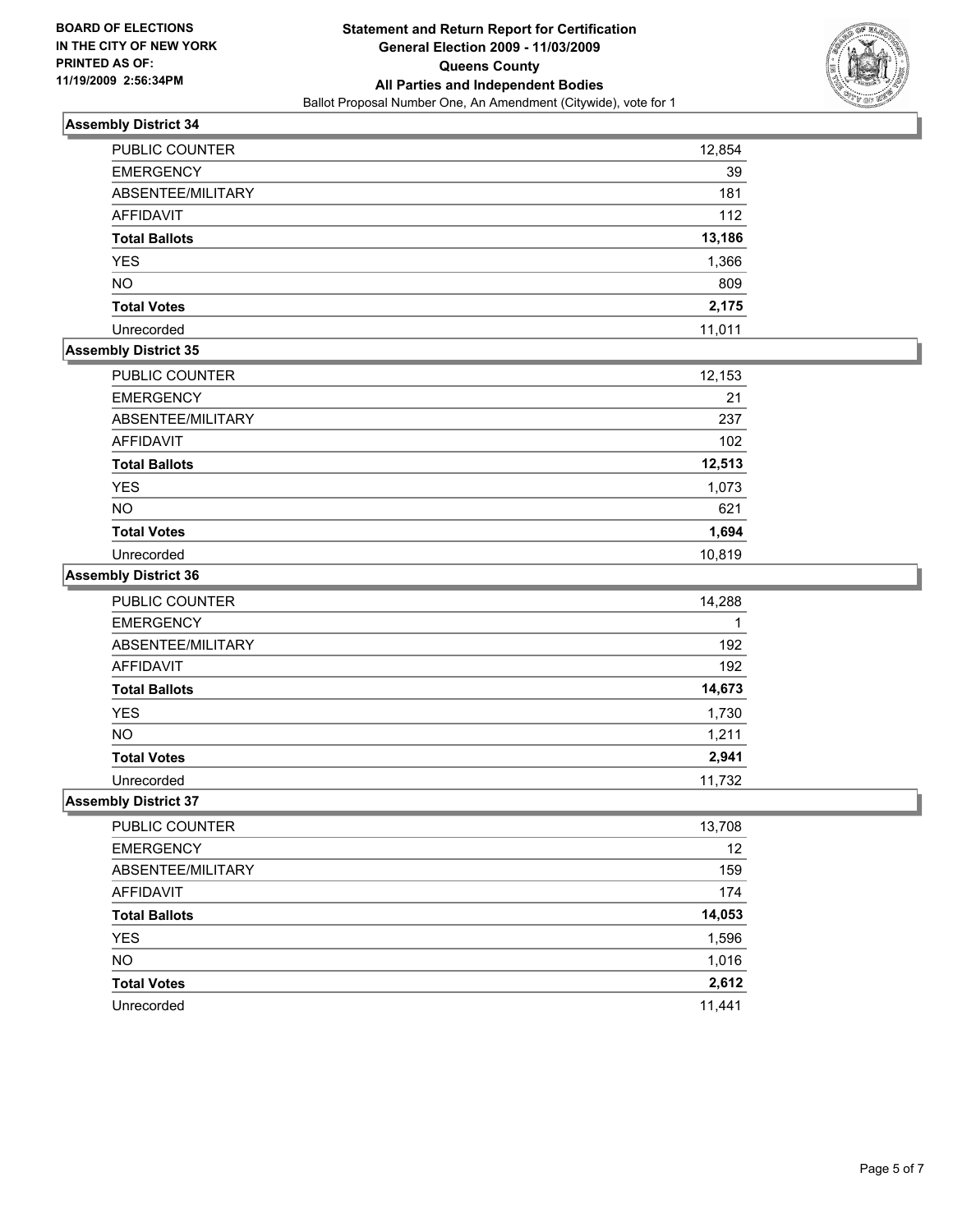

| <b>PUBLIC COUNTER</b> | 12,979 |
|-----------------------|--------|
| <b>EMERGENCY</b>      | 10     |
| ABSENTEE/MILITARY     | 176    |
| <b>AFFIDAVIT</b>      | 118    |
| <b>Total Ballots</b>  | 13,283 |
| <b>YES</b>            | 1,576  |
| <b>NO</b>             | 1,138  |
| <b>Total Votes</b>    | 2,714  |
| Unrecorded            | 10,569 |

| PUBLIC COUNTER       | 9,256 |
|----------------------|-------|
| <b>EMERGENCY</b>     | 5     |
| ABSENTEE/MILITARY    | 93    |
| <b>AFFIDAVIT</b>     | 95    |
| <b>Total Ballots</b> | 9,449 |
| <b>YES</b>           | 670   |
| NO.                  | 361   |
| <b>Total Votes</b>   | 1,031 |
| Unrecorded           | 8,418 |